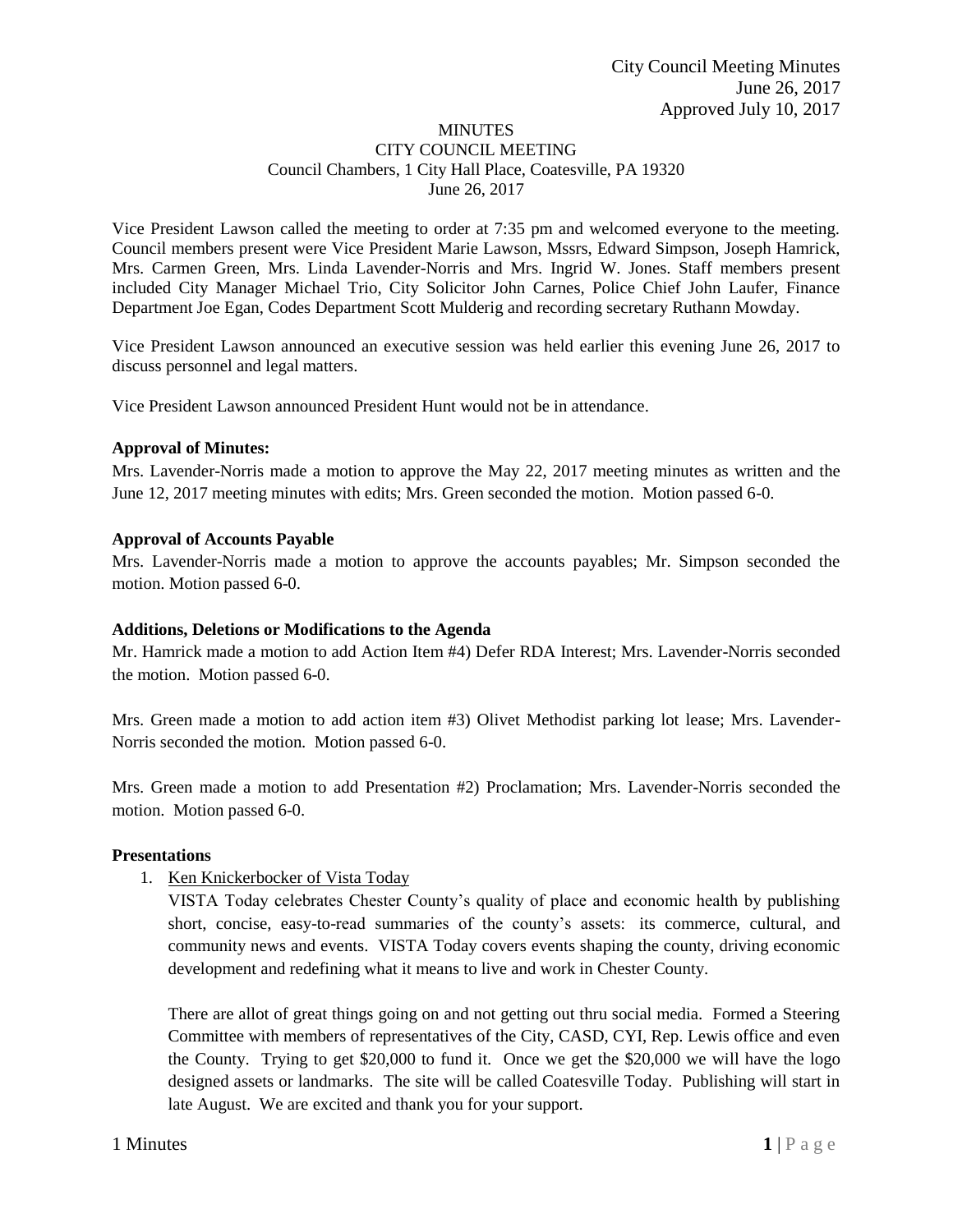### 2. Proclamation for Chief John W. Laufer, III

Vice President Lawson read the Proclamation for Chief Laufer.

Chief Laufer thanked his family, Council, staff, the Police Department for the Proclamation. It was a total surprise to him. He stated he cannot do what he does without the dedication all the members of the Police Department, we all work each and every day and pull together. He thanked everyone for their support in the past  $4\frac{1}{2}$  years. He looks forward to getting up in the morning and going to work. Mr. Trio thanked the Chief for his service and stated the Chief has been a great resource to him.

Mrs. Green explained that Mr. Simpson presented this to Council in appreciation for all that the Chief does. The City Council unanimously support you in your leadership.

Mr. Simpson asked for a motion of support for the Chief. Mr. Carnes stated the item would need to be added to the agenda. To add to agenda we need more specifics. Mr. Simpson asked for the item to be changed to add as an action item. Mrs. Green stated she is not understanding what we are adding to the agenda. Is this a Resolution or Proclamation? Mr. Carnes explained it is a motion of support not a Resolution. Mrs. Lavender-Norris explained that with regard to this being put on the agenda, she is not sitting here to play politics and not here to further no City agenda. The appreciation for the Chief goes without saying. When it comes around to me. I say no. Mrs. Green stated does not understand is it a Proclamation or a Resolution. Mr. Carnes explained we just had a proclamation, now we are adding support. The naming is just another name for the same thing. It is just a motion of support for the Chief. Vice President Lawson explained the way we vote is only to add to the agenda. It is no indication that we do or do not support our Chief.

Mr. Simpson made a motion to add action item #5) support for the chief; Mr. Hamrick seconded the motion. Motion passed 5-1. Mrs. Lavender-Norris was the dissenting vote.

#### **Citizens' Hearings –** *Regular Action Items Only* **(3 Minutes)**

There were no citizens' comments on regular action items only at this time.

Mr. Simpson made a motion to close citizens' hearings on regular action items only: Mrs. Lavender-Norris seconded the motion. Motion passed 6-0.

#### Regular Action Items

1. Receive and consider Resolution of Support

Vice President Lawson explained the Resolution of support was originally intent of Mr., Simpson before it was changed to a Proclamation. The name or position was not added due to the surprise for the Chief. When Mr. Simpson asked about the Resolution. He was told it was deleted from the agenda. Mrs. Lavender-Norris stated we did show our appreciation for the chief, do we need to do this. Mrs. Green was confused on the Resolution versus Proclamation.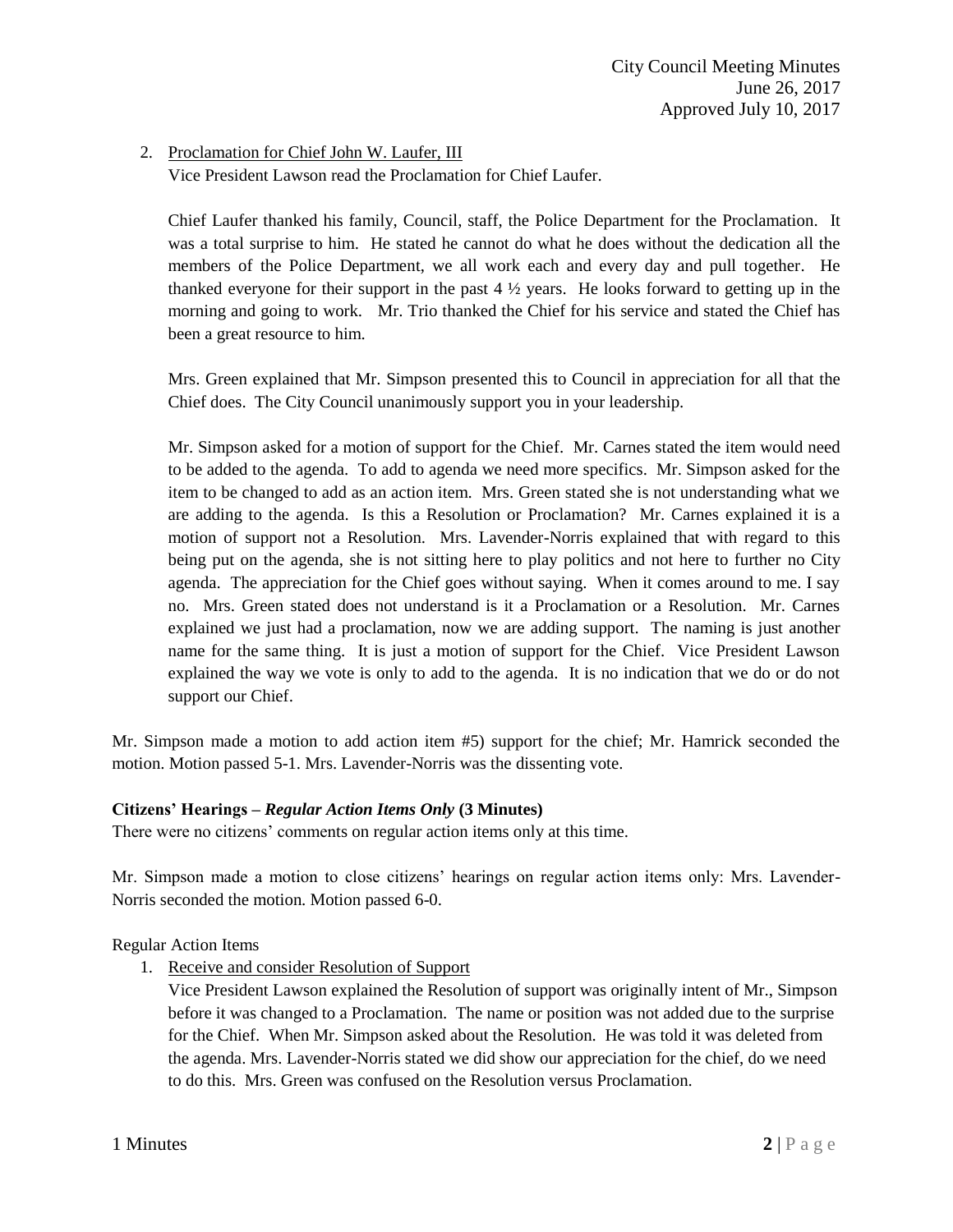Mr. Simpson made a motion to approve a Resolution of support for the police chief. Motion failed due to lack of second.

2. Receive and consider Melissa Lopez to the Parks and Recreation Commission for the term 2017- 2020

Mrs. Lavender-Norris made a motion to approve Melissa Lopez the Parks and Recreation commission for the term of 2017-2020; Mrs. Green seconded the motion. Motion passed 5-0-1. Mrs. Green abstained from the vote.

Mrs. Lavender-Norris congratulated Ms. Lopez for her appointment to the commission.

## 3. Receive and consider Olivet Methodist parking lot lease

Mr. Carnes explained the Ordinance is authorizing the lease of the Olivet United Methodist Church parking lot located at North Third Avenue. The City will obtain public parking for the benefit of commuters using the City Train Station and the church will have the shared lot.

Mr. Simpson made a motion to approve an Ordinance authorizing the lease of the Olivet United Methodist Church parking lot located at North Third Avenue (Tax Parcel No. 16-5-88) pursuant to a long term (30 year) lease; Mrs. Green seconded the motion. Motion passed 6-0.

# 4. Receive and consider defer RDA interest

Mrs. Green asked for a joint executive meeting with the RDA before approving or disproving the deferment of the RDA interest. There are several issues that need to be addressed before a vote is taken. She will vote no until a meeting occurs. Mr. Hamrick explained there a grants on the table and this needs to be addressed. Ms. Gattuso explained the City audit cannot be completed nor can the RDA Audit be completed until the issue of the RDA interest has been completed. The DCED audit has already been completed and sent out. It has no bearing on the issue of the RDA interest. Mrs. Green stated she would still like a meeting before approved.

Mrs. Lavender-Norris made a motion to defer the RDA interest; Mr. Hamrick seconded the motion. Motion failed 2-4. Mrs. Green, Mrs. Lavender-Norris, Mr. Simpson, and Vice President Lawson were the dissenting votes.

# 5. Receive and consider support for the police chief Mrs. Green asked if it was a Resolution. Mr. Carnes explained it is just amotion of support.

Mr. Simpson made a motion of support for the Police Chief John Laufer; Mr. Hamrick seconded the motion. Motion passed 5-1. Mrs. Lavender-Norris was the dissenting vote.

## **Discussion Item**

1. Meeting Minutes

Mrs. Green asked for the minutes to reflect no vote was required for Fresh 2You. Mrs. Lavender-Norris asked for her council comments to be changed and add wording to complete a statement.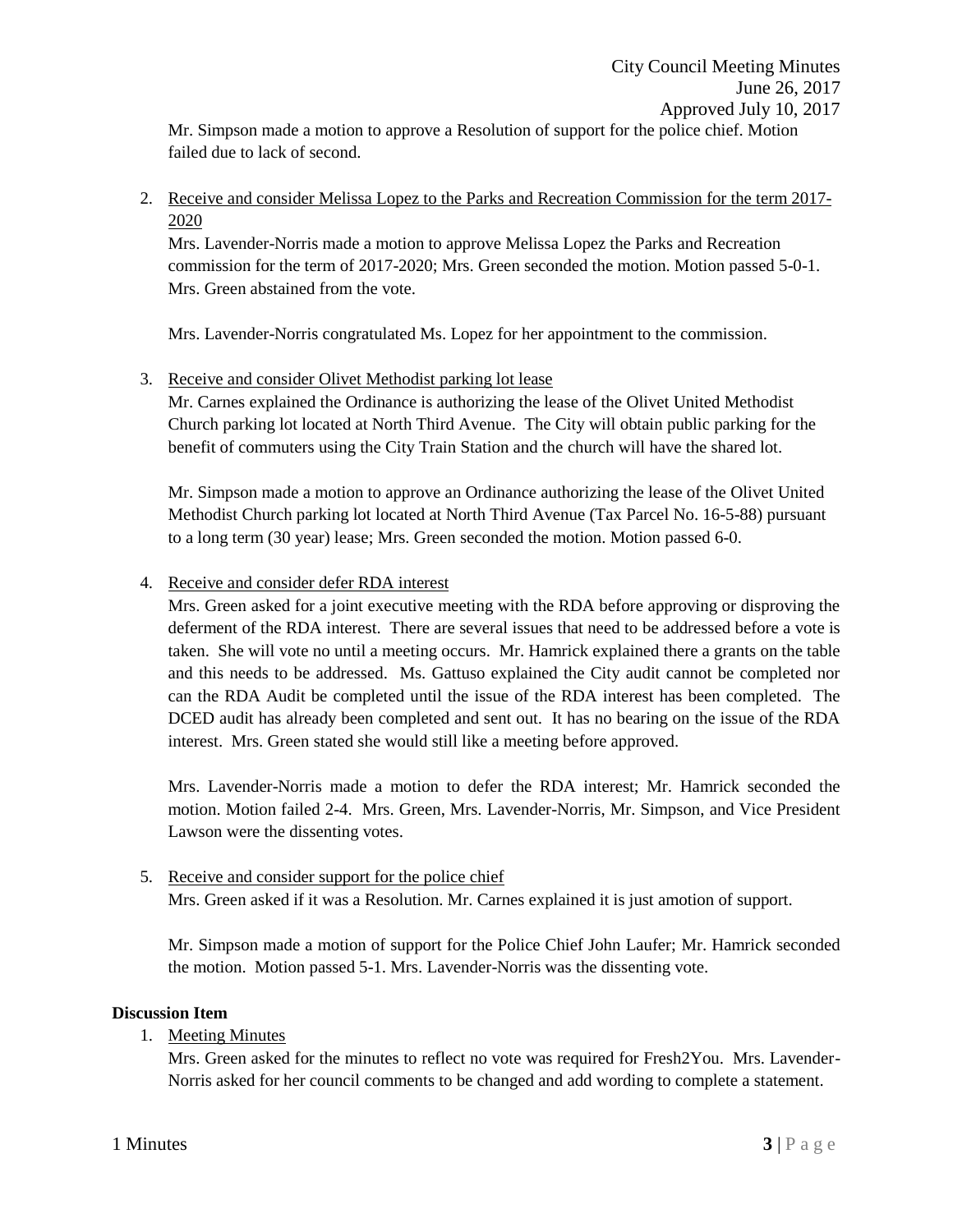### **Solicitors Report**

Mr. Carnes announced he:

- Followed up on insurance and related issues relative to Fireworks Extravaganza fireworks display scheduled for the July 8, 2017 Unity Day celebration. Mrs. Lavender-Norris asked if the company provides the music for the fireworks. Mr. Carnes explained it was a requirement in the RFP.
- Worked with the RDA and Olivet Methodist Church to revise the lease for the Olivet Methodist Church Parking Lot – for use by commuters, with repairs and improvements being supplied by grant funds.
- Reviewed various draft contracts and agreements and assisted with various miscellaneous matters involving litigation and enforcement and has assisted the City it's interpretation of codes, rules and regulations.

### **City Manager's Report**

Mr. Trio announced:

- CASD taking possession of the TV equipment and broadcasting collateral on June 11, 2017.
- Catalyst delivered executed leases to the City.
- Emergency HVAC systems were installed in PD and Admin to bridge new unit installation.
- Benner building is the most suitable for relocation with renovations are completed in City Hall.
- Boyle Construction under agreement.
- 162 building permits including 129 rental permits were issued in May 2017 out of the Codes Department.
- $\bullet$  3<sup>rd</sup> Avenue Streetscapes project to begin on July 18, 2017
- 2 cameras will have two cameras in the Olivet Methodist parking lot
- Moving along with hiring 5 new part time firefighters,
- Next meeting with National Lands Trust and Open Space Committee is July 18, 2017
- Unity Day and Fireworks are schedule for July 8, 2017 in Gateway Park. All are welcome.

#### **Citizens' Hearings –** *Non-Agenda Items Only* **(3 Minutes)**

#### Kenya Danell

Ms. Dannell asked who the owner of record is for Third Avenue and Fleetwood Street and the 200 block of Fleetwood. She asked who is responsible for the upkeep and those need to be held accountable. She explained when she is previously called Council members with issues regarding properties the issues have been addressed. She asked for the land at 3<sup>rd</sup> Ave. and Fleetwood and 200 and Fleetwood to be cleaned up.

#### Paul Dodson

Mr. Dodson offered his support of the police chief and the police department. He asked the city could look into amending section 218-93 to add permit parking for contractors or bags to cover the meters. Not all contractors are required to get codes permits but they need to run out and pay into the meters while working. People who work at night have to run out during the day are in the morning and move their vehicles or pay the meters to avoid tickets. Mr. Hamrick asked what a reasonable permit fee would be for contractors.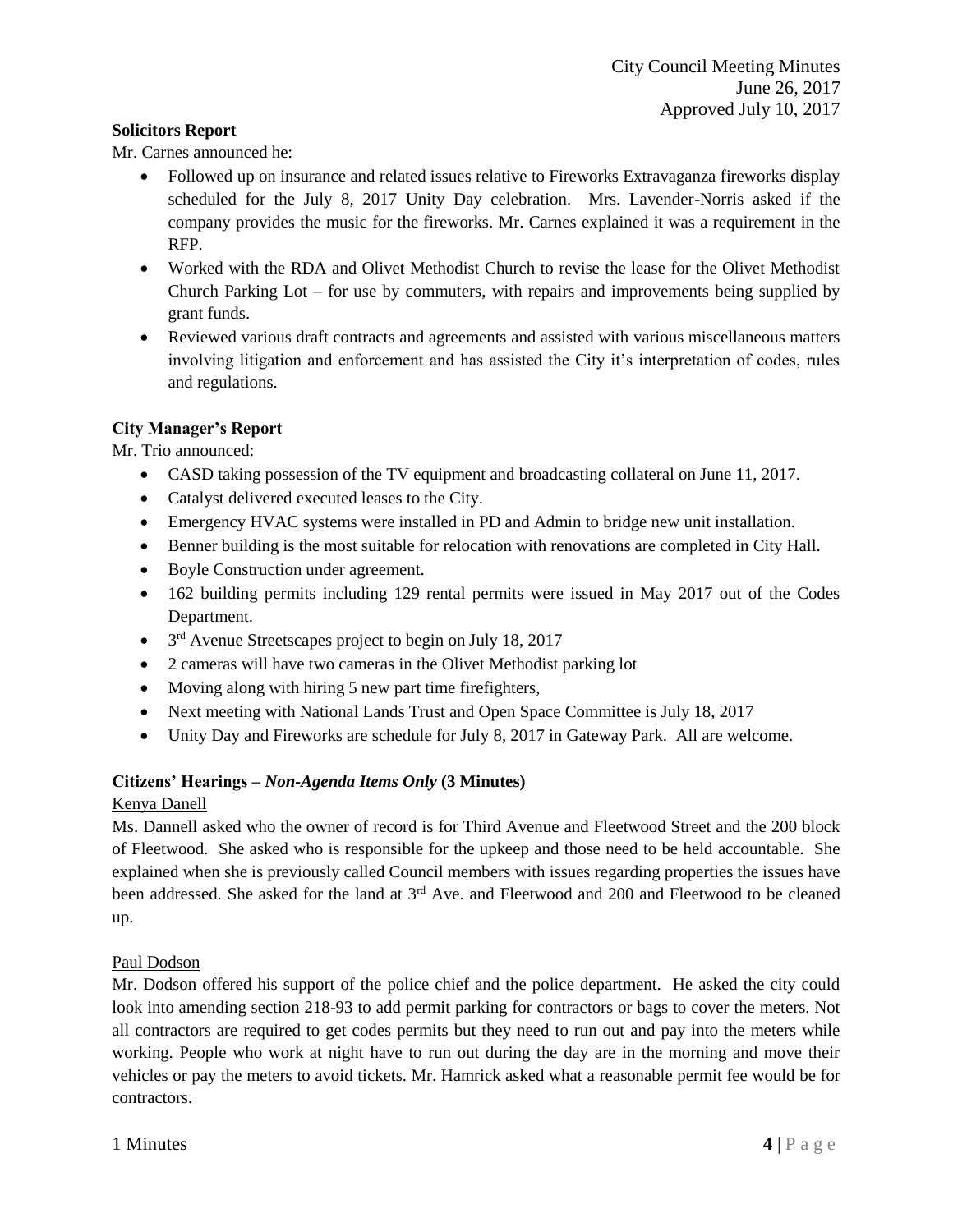### Terrell Bryant

Mr. Brian asked for every June 2 to be considered Wear Orange Day in the city of Coatesville. Wear Orange Day is to promote gun safety. There has been a lot of gun violence within the city.

#### Paul Evans

Mr. Evans thanked Mr. Mulderig for the improved quality of life in the city. You think the finance department for providing the previous year's balance. Word of encouragement to the police chief. He asked the police chief and Mr. Carnes to look into Paul Dodson's requests for the parking permits. He explained an assistant city manager would help the current city manager. He stated a learner would help the RDA redevelopment in the city.

### Spartacus Lewis

Mr. Lewis explained he received a parking ticket and wanted to dispute the ticket, but there was no information of who/how to correspond with the dispute. He asked for the way disputing guilty or not guilty with better communication. The process is currently very timely which exceeds 15 to pay the ticket the flat rate without penalty. He asked to revise parking tickets which will be helpful to the resident and public works.

Mrs. Green made a motion to close citizens' hearings on non-action items; Mrs. Lavender-Norris seconded the motion. Motion passed 6-0.

### **Special Events**

There were no special events at this time.

#### **Council Comments**

Mr. Hamrick thanked everyone for attending the meeting. He thanked Melissa Lopez for stepping up to the plate and joining the Parks and Recreation commission. We know we have issues with parking, counsel can look into revising the tickets.

Mrs. Green thanked everyone for attending the meeting. There have been good comments. She announced the ribbon-cutting Thursday, June 29 at 4 PM for Nikki's uniform and gifts. She acknowledged Fonz Neuswan on the organization called "The Movement". The movement is working on a fundraiser to get the pools repaired. There is a meeting at City Hall on June 27 to discuss ways for the pools be reopened. The organization is going to have a fund raiser to help get our pool up and running. She thanked Mr. Neuswan for offering his non-profit in order to do this. All those interested and have comments should come to the meeting. "Pool together for our community." Mr. Newsuan offered his nonprofit to help with the pool repairs. City Council has been laboring over fixing the pool for years. We have a lot of challenges. Mrs. Green stated to the Chief that she supports him 100%. She was just a little confused on what they were voting for earlier.

Mrs. Jones thanked everyone for attending the meeting. She thanked all the department heads for all you do and all you continue to do. Mr. Trio keep up the good work. I have special kudos, roses, guns and everything for Chief Laufer. I can't say enough about him and all his endeavors. I'll continue to sing his praises. She quoted "What we do for ourselves dies with us. What we do for others and the world